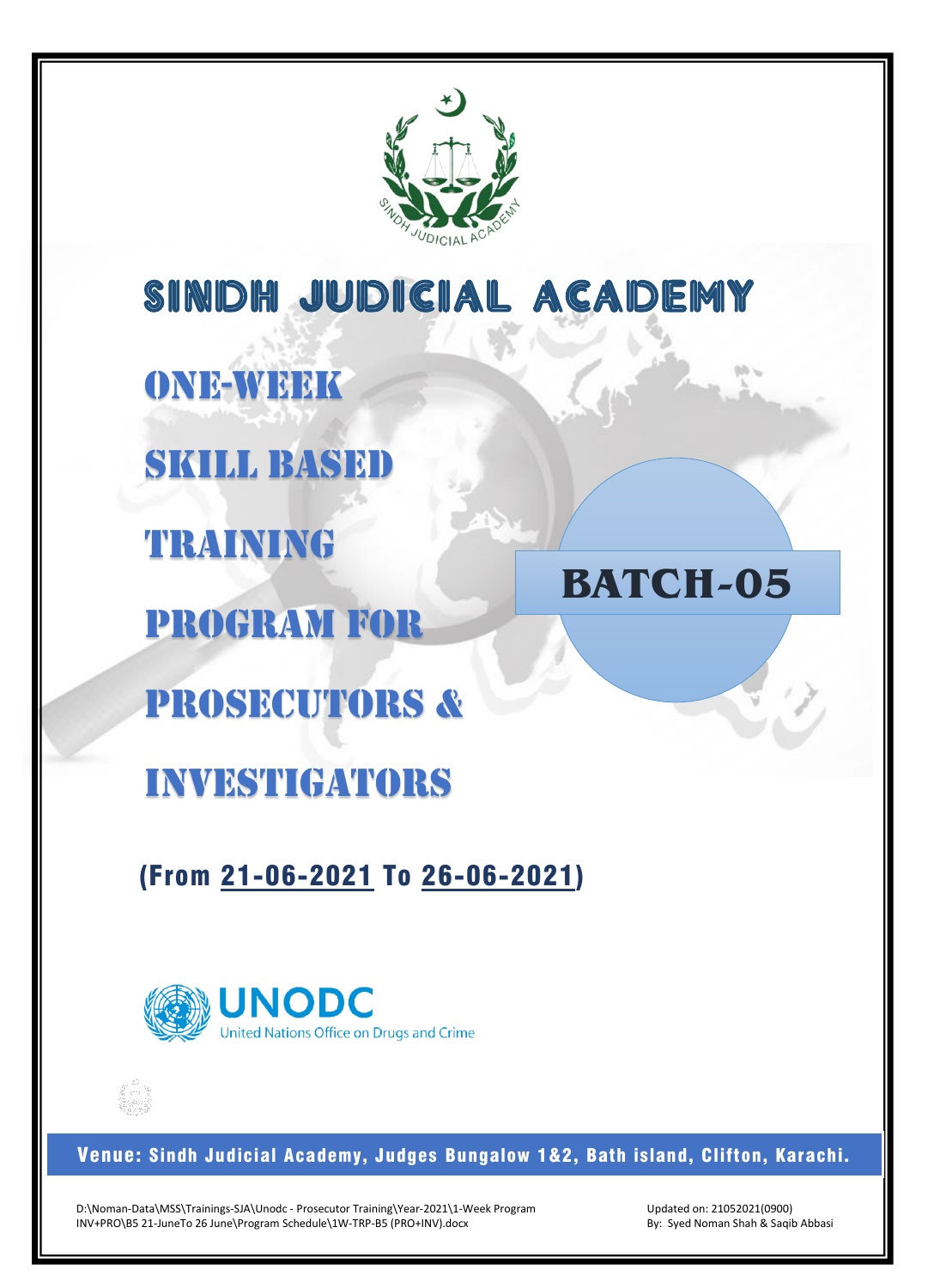



#### **Day-1, Monday 21-06-2021**

| $S_{\bullet}$<br>No. | <b>Time</b>                              | <b>Subject/Topic/Activity</b>                                                                                                                             | <b>Resource Person/Speaker/Trainer</b>                                                 |
|----------------------|------------------------------------------|-----------------------------------------------------------------------------------------------------------------------------------------------------------|----------------------------------------------------------------------------------------|
| 1.                   | 08:30 AM<br>To<br>09:00 AM               | <b>Inauguration Session:</b><br>• Registration & Attendance of Participants<br>• Recitation & Brief on Code of Conduct/SOPs<br>• Introduction of Training | Mr. Aftab Ahmed Bajwa,                                                                 |
| 2.                   | 09:00 AM<br>To.<br>10:00 AM              | • Pre-assessment $&$<br>Objectives of the training<br>• Code of Conduct to be observed by the Prosecutors                                                 | Administrative Officer, SJA                                                            |
| 3.                   | $10:00$ AM<br>T <sub>0</sub><br>11:30 AM | Role of Prosecutor during trial<br>$\bullet$                                                                                                              | Mr. Anwar Mansoor Khan,<br>Advocate, Supreme Court of Pakistan                         |
|                      | 11:30 AM<br>To<br>11:45 AM               | <b>Tea Break</b>                                                                                                                                          |                                                                                        |
| 4.                   | $11:45$ AM<br>To<br>01:00 PM             | Role of Prosecutor during investigation<br>$\bullet$                                                                                                      | Mr. Muhammad Shahid Shafiq,<br>District & Sessions Judge<br>Senior Faculty Member, SJA |
| 5.                   | $01:00$ PM<br>To<br>$02:30$ PM           | Scrutiny of Challan & submission of report to<br>$\bullet$<br>Magistrate (Online Via Zoom)                                                                | Mr. Javed Ahmed Keerio,<br>District & Sessions Judge,<br>Sanghar                       |
|                      | 02:30 PM<br>To<br>03:00 PM               | <b>D</b> Prayer <b>P</b> Lunch Break                                                                                                                      |                                                                                        |
| 6.                   | 03:00 PM<br>To<br>04:30 PM               | Scrutiny of Challan & submission of report to<br>Magistrate (Online Via Zoom)                                                                             | Mr. Javed Ahmed Keerio,<br>District & Sessions Judge,<br>Sanghar                       |

#### **Day-2, Tuesday 22-06-2021**

| $S_{\bullet}$<br>No. | <b>Time</b>                  | <b>Subject/Topic/Activity</b>                                                                                                                                                                    | <b>Resource Person/Speaker/Trainer</b>                |
|----------------------|------------------------------|--------------------------------------------------------------------------------------------------------------------------------------------------------------------------------------------------|-------------------------------------------------------|
| 1.                   | 08:30 AM<br>To<br>10:00 AM   | How to prepare a witness for recording evidence in<br>$\bullet$<br>court (ATC Trial)?                                                                                                            | Mr. Ashraf Yar Khan,<br>Advocate, High Court of Sindh |
| 2.                   | 10:00 AM<br>To<br>$11:15$ AM | Team Building and Conflict Resolution<br>٠                                                                                                                                                       | Mr. Ashraf Yar Khan,<br>Advocate, High Court of Sindh |
|                      | $11:15$ AM<br>To<br>11:30 AM | Tea Break                                                                                                                                                                                        |                                                       |
| 3.                   | $11:30$ AM<br>To<br>01:00 PM | <b>Lecture on Forensics</b><br><b>Introduction of Forensic Science</b><br>$\bullet$<br>Purpose & Importance of Forensic Evidence<br>$\bullet$<br>Various Types of Forensic Evidence<br>$\bullet$ | Mr. Aftab Ahmed Bajwa,<br>Administrative Officer, SJA |
| 4.                   | $01:00$ PM<br>To<br>02:30 PM | <b>Practical Orientation / Visit</b><br>Visit to Forensic Lab<br>(at Police Head Quarters, Garden, Karachi)                                                                                      | Mr. Aftab Ahmed Bajwa,<br>Administrative Officer, SJA |
|                      | 02:30 PM<br>To<br>03:00 PM   | <b>Lunch Break</b>                                                                                                                                                                               |                                                       |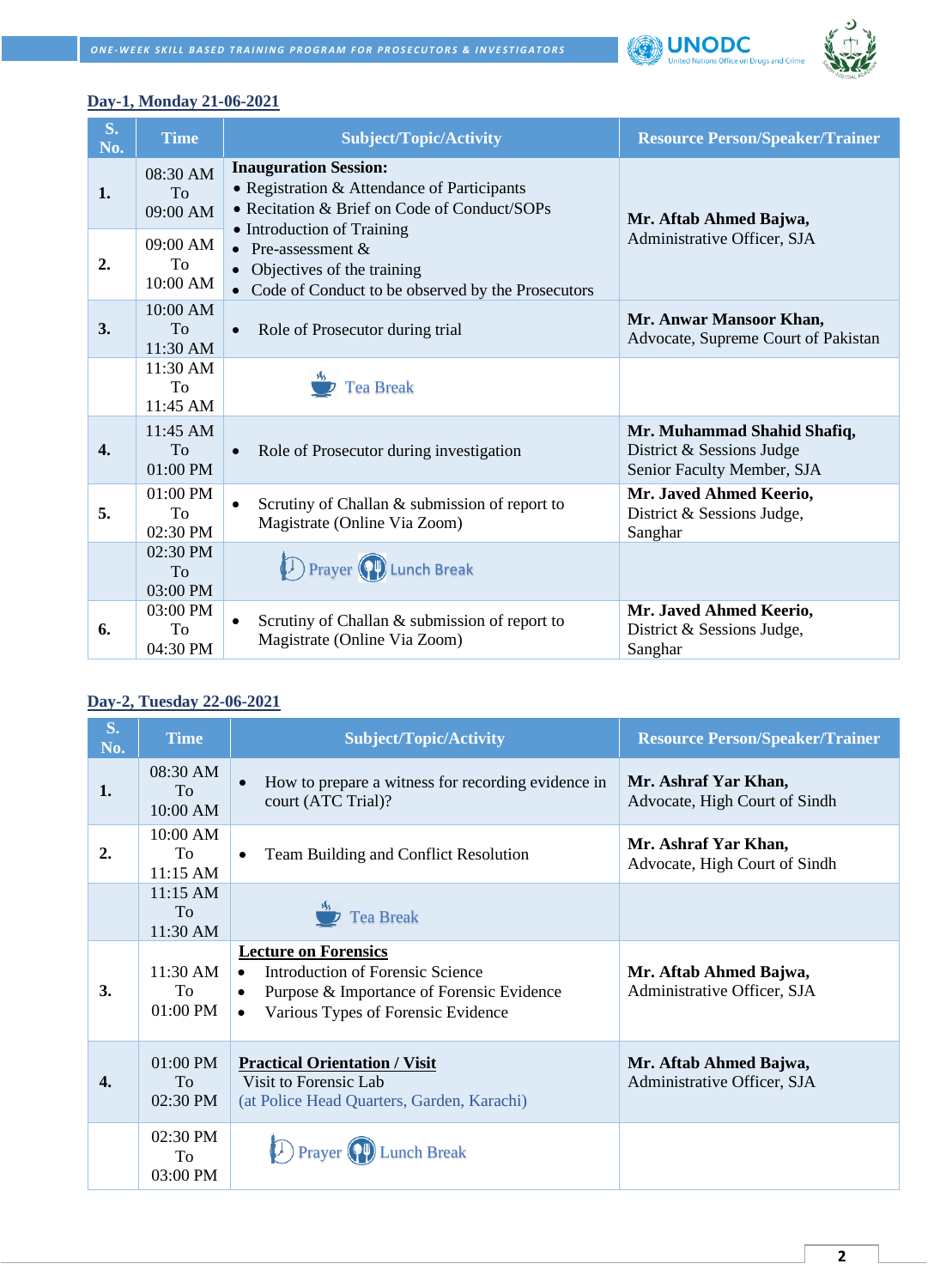**ONE-WEEK SKILL BASED TRAINING PROGRAM FOR PROSECUTORS & INVESTIGATORS** 





|  | $03:00$ PM<br>04:30 PM | Role of Prosecutor during investigation & Trail<br>Role of Investigation Officer during investigation<br>& Trail | Hon'ble Mr. Justice Amjad Ali<br><b>Sahito, Judge High Court of Sindh,</b><br>Karachi |
|--|------------------------|------------------------------------------------------------------------------------------------------------------|---------------------------------------------------------------------------------------|
|--|------------------------|------------------------------------------------------------------------------------------------------------------|---------------------------------------------------------------------------------------|

### **Day-3, Wednesday, 23-06-2021**

| $S_{\bullet}$<br>No. | <b>Time</b>                  | <b>Subject/Topic/Activity</b>                                                                            | <b>Resource Person/Speaker/Trainer</b>                         |
|----------------------|------------------------------|----------------------------------------------------------------------------------------------------------|----------------------------------------------------------------|
| 1.                   | 08:30 AM<br>To<br>09:45 AM   | Police and Prosecution Cooperation<br>$\bullet$<br><b>Communication Skills</b>                           | <b>Barrister Syed Shahbal Ali</b>                              |
| 2.                   | 09:45 AM<br>To<br>10:45 AM   | Police and Prosecution Cooperation<br>$\bullet$<br><b>Communication Skills</b><br>$\bullet$              | Mr. Ashraf Yar Khan,<br>Advocate, High Court of Sindh          |
|                      | 10:45 AM<br>To<br>11:00 AM   | <b>Tea Break</b>                                                                                         |                                                                |
| 3.                   | 11:00 AM<br>To<br>$01:00$ PM | <b>Practical Orientation / Visit</b><br>Visit of Karachi University<br>(at DNA Lab / ICCBS)<br>$\bullet$ | Mr. Aftab Ahmed Bajwa,<br>Administrative Officer, SJA          |
| 4.                   | 01:00 PM<br>To<br>03:00 PM   | <b>Practical Orientation / Visit</b><br>Visit of Karachi University<br>(at DNA Lab / ICCBS)<br>$\bullet$ | Mr. Aftab Ahmed Bajwa,<br>Administrative Officer, SJA          |
|                      | 03:00 PM<br>To<br>03:30 PM   | <b>D</b> Prayer (P) Lunch Break                                                                          |                                                                |
| 5.                   | 03:30 PM<br>To<br>05:00 PM   | How to Argue Bail Application?                                                                           | Mr. Justice Hassan Feroze,<br>Former Judge High Court of Sindh |

## **Day-4, Thursday, 24-06-2021**

| <b>S. No.</b>    | <b>Time</b>                | <b>Subject/Topic/Activity</b>                                                                                                                                  | <b>Resource Person/Speaker/Trainer</b>                                      |
|------------------|----------------------------|----------------------------------------------------------------------------------------------------------------------------------------------------------------|-----------------------------------------------------------------------------|
| 1.               | 08:30 AM<br>To<br>10:00 AM | Exploring and analyzing Internet crimes and their<br>behaviours<br>Use of electronic devices during investigation: Its<br>Legal aspects                        | Mr. Muhammad Shahid Shafiq,<br>D&SJ/Senior Faculty Member, SJA              |
| 2.               | 10:00 AM<br>To<br>11:30 AM | Defective prosecution and its effect on final<br>verdicts                                                                                                      | Ch. Muhammad Jahangir<br>Director, CPD Punjab, Lahore                       |
|                  | 11:30 AM<br>To<br>11:45 AM | <b>Tea Break</b>                                                                                                                                               |                                                                             |
| 3.               | 11:45 AM<br>To<br>01:00 PM | Defective prosecution and its effect on final<br>verdicts                                                                                                      | Mr. Abu Bakar Nauman,<br>Deputy Prosecutor, Government of<br>Punjab, Lahore |
| $\overline{4}$ . | 01:00 PM<br>To<br>02:30 PM | Defective prosecution and its effect on final<br>verdicts                                                                                                      | Ch. Muhammad Jahangir<br>Director, CPD Punjab, Lahore                       |
|                  | 02:30 PM<br>To<br>03:00 PM | <b>D</b> Prayer (P) Lunch Break                                                                                                                                |                                                                             |
| 5.               | 03:00 PM<br>To<br>04:30 PM | <b>Library Period</b><br>Study & Research of various cases<br>Peruse filled $\&$ unfilled format used for monitoring<br>Preparation of trainees' presentations | Mr. Nizam Uddin, Librarian, SJA                                             |